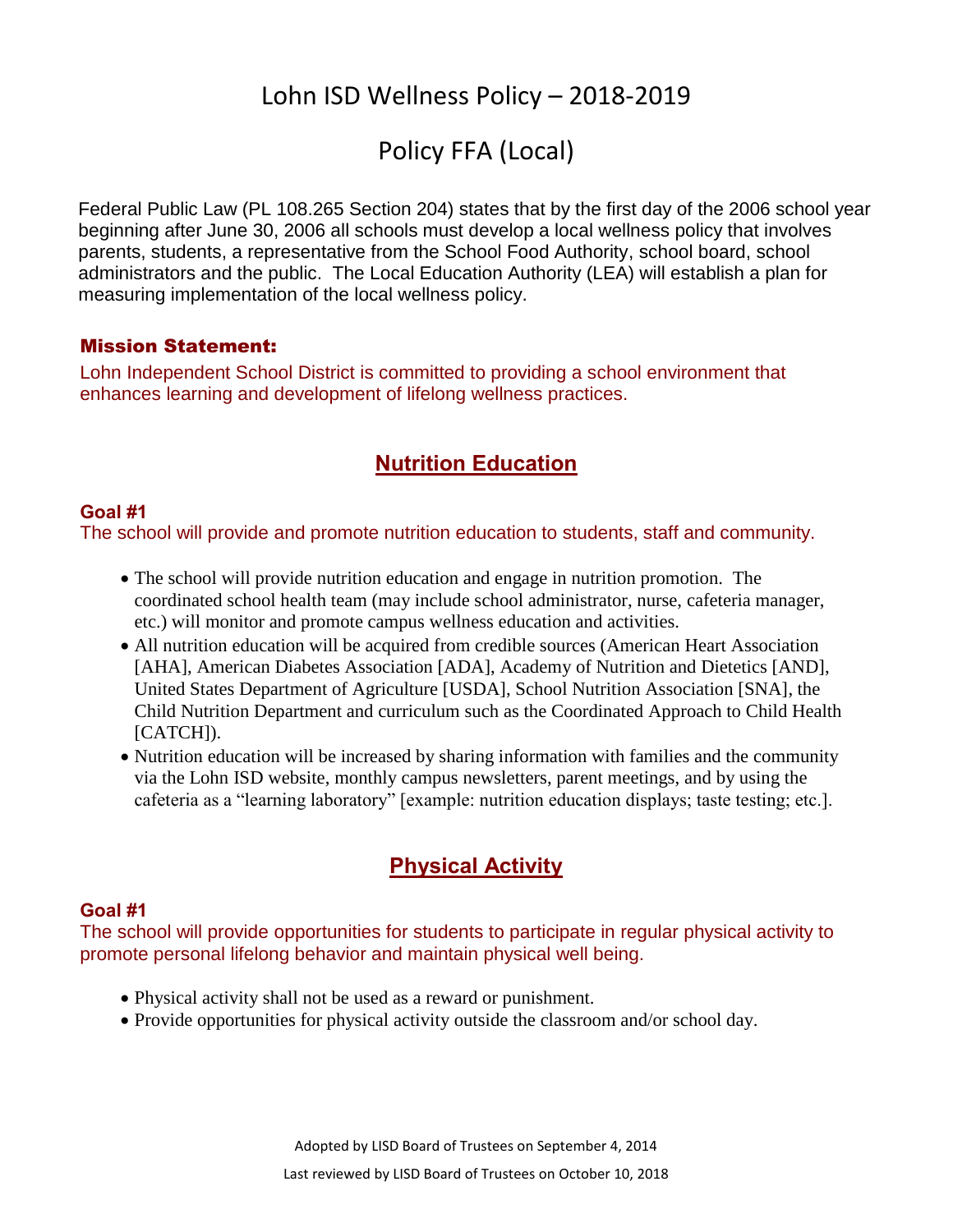## Policy FFA (Local)

#### **Goal #2**

Schools will provide opportunities for every student to develop the knowledge and skills for specific physical activities in accordance with district, state and national guidelines.

- State-certified physical education instructors teaching all physical education classes.
- Strive toward physical education classes to have a student/adult ratio not to exceed 45:1. If ratio is greater than 45: l, district must identify manner in which safety will be maintained.
- $\bullet$  K-6<sup>th</sup> grade students shall have a minimum of 30 minutes of moderate to vigorous physical activity (MVPA) daily, or 135 minutes weekly.
- $\bullet$  6<sup>th</sup>-8<sup>th</sup> grade students shall have a minimum of 30 minutes of moderate to vigorous physical activity (MVPA) daily, or 135 minutes weekly, or 225 minutes over a two-week period.
- Time allotted for physical activity will be consistent with national and state standards.
- All physical education instructors and their paraprofessional assistants must be trained in CPR/AED.

## **Nutrition Standards**

#### **Goal #1**

USDA Nutrition Standards and The Texas Public School Nutrition Policy will be used as the standard for guidelines pertaining to foods and beverages made available on the school campus.

- All foods made available on the campus during the school day will comply with local, state and federal laws and regulations as well as the current USDA Dietary Guidelines for Americans.
- Food providers will take every measure to ensure that student access to foods and beverages meets federal, state and local laws, regulations and guidelines.
- Food providers will offer a variety of age appropriate healthy food and beverage selections for EC/PK, elementary schools, middle schools and high schools.

## **Healthy Eating Environment**

### **Goal #1**

The school environment is safe, comfortable and promotes healthy eating practices.

- Dining area is clean and attractive and provide enough seating for all students during all meal times**.**
- Drinking water is available for all students during meals.
- Food is not used as a reward or punishment for student behavior unless it is detailed in a student's Individualized Education Plan (IEP).Coupons for food are acceptable if redeemed outside of the school day.
- If food or beverages are used in a learning activity, all laws, guidelines, and regulations are met. (Refer to the Texas Public School Nutrition Policy.)

Adopted by LISD Board of Trustees on September 4, 2014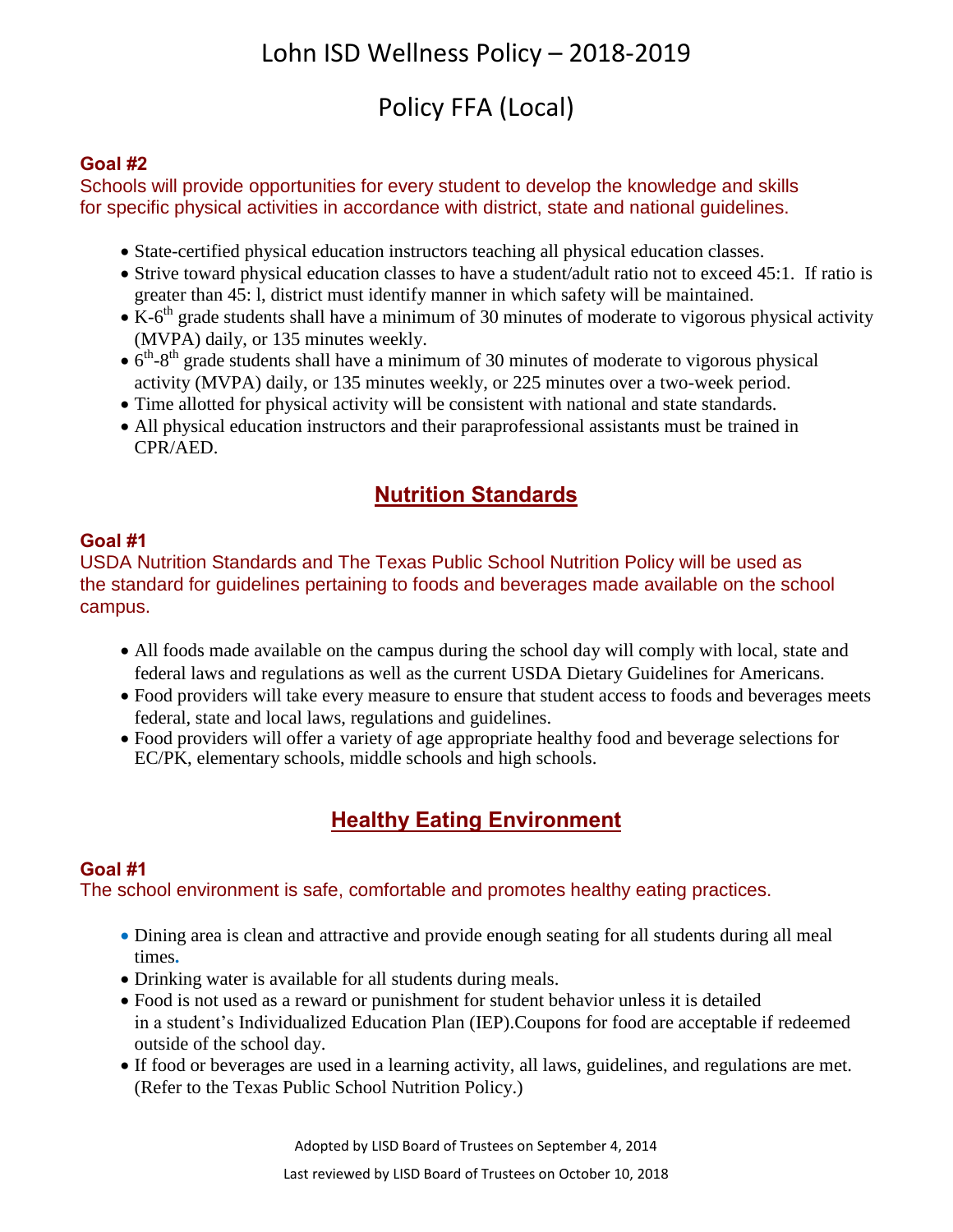Policy FFA (Local)

#### **Goal #2**

#### Adequate time and space are allowed for eating meals.

- Adequate time is provided to eat breakfast and lunch from the time the student is seated. [Recommended times by the National Association of State Boards of Education is 10 minutes for breakfast and 20 minutes for lunch.]
- Lunch periods are scheduled as near the middle of the day as possible and are planned to assure that students do not spend too much time waiting in line.
- If meetings or activities are scheduled during meal times, students must be allowed to eat breakfast or lunch.

### **School Health and Safety**

#### **Goal #1**

All foods made available on the campus will adhere to food safety and security guidelines.

- All foods made available on campus comply with the federal, state and local food safety and sanitation regulations. Hazard Analysis and Critical Control Points (HACCP) plans and guidelines are implemented to prevent food borne illness in schools.
- The campus promotes/demonstrates appropriate hand washing practices.
- For the safety and security of the food and facility, access to the food service operations are limited to Child Nutrition staff and authorized personnel. For further guidance, see the U.S. Department of Agriculture (USDA) food security guidelines.
- District administrators, by area of responsibility, are responsible for ensuring local, state and federal laws, regulations and guidelines are updated and in place.
- District safety, health and security policies, and crisis plans are current. Training and communication are provided to staff, students, and the community.

### **Other School Based Activities**

#### **Goal #1**

School based activities are consistent with local wellness policy goals.

- School-based marketing for food and beverage products are consistent with nutrition education and health goals and aligned with federal, state and local regulations, laws and guidelines.
- After-school activities may encourage and include physical activity and health and wellness information.
- Snacks served during the day or in after-school activities make a positive contribution to children's nutrition and health.